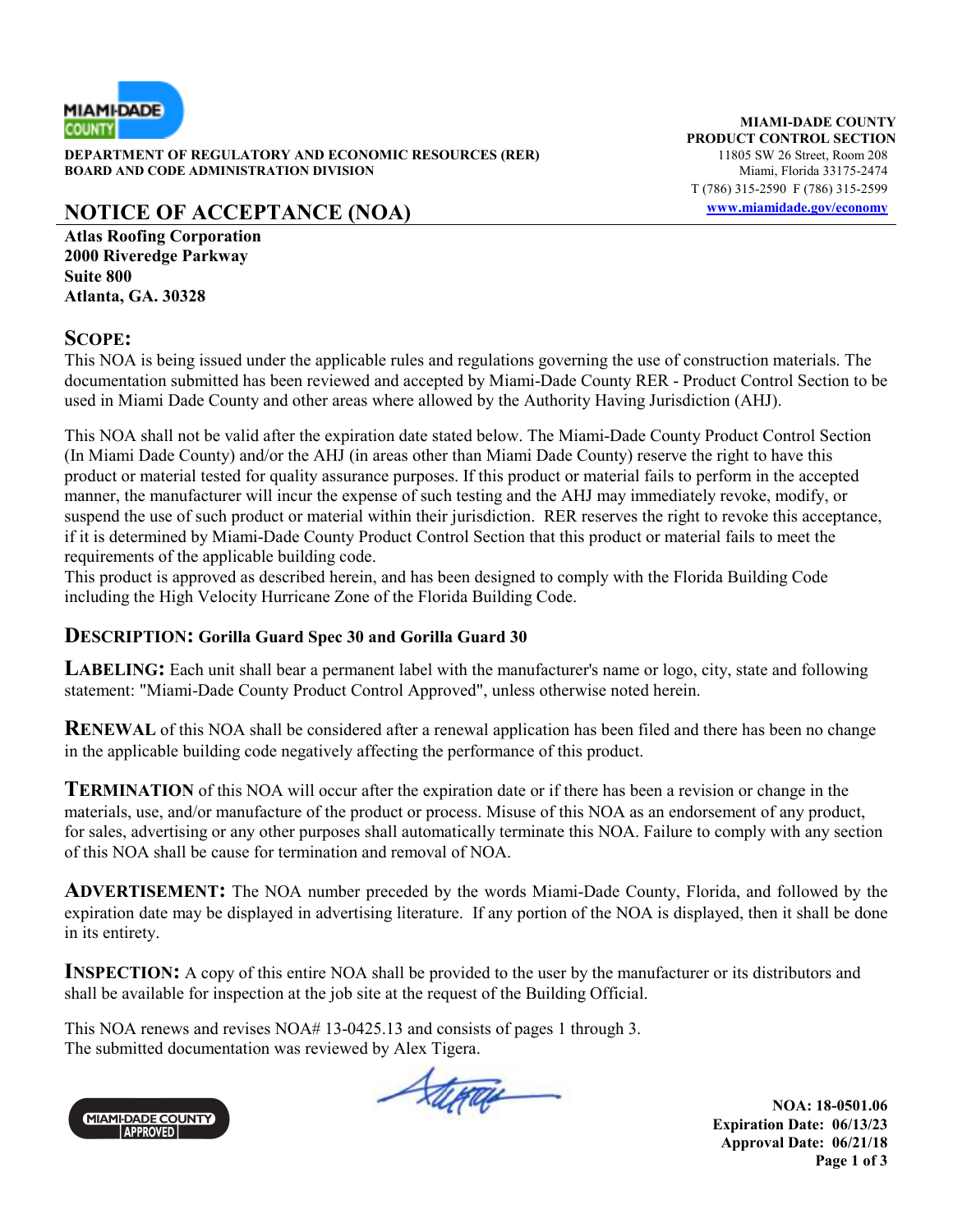### **ROOFING COMPONENT APPROVAL**

**Category:** Roofing<br> **Sub-Category:** Underlayment **Sub-Category: Material:** Asphalt

#### **TRADE NAMES OF PRODUCTS MANUFACTURED OR LABELED BY APPLICANT:**

|                                                            |                          | <b>Test</b>   | Product                                                                                 |
|------------------------------------------------------------|--------------------------|---------------|-----------------------------------------------------------------------------------------|
| <b>Product</b>                                             | <b>Dimensions</b>        | Specification | <b>Description</b>                                                                      |
| <b>Gorilla Guard Spec 30</b><br>Manuf. Location # $1 \& 2$ |                          |               | 36" x 72" rolls ASTM D 226 Type II Fiberglass reinforced inorganic felt<br>underlayment |
| <b>Gorilla Guard 30</b><br>Manuf. Location $#2$            | $36$ " x 144.5"<br>rolls |               | ASTM D 226 Type II Fiberglass reinforced inorganic felt<br>underlayment                 |

#### **MANUFACTURING LOCATION:**

- **1.** Meridian, MS
- **2.** Tuscaloosa, AL.

#### **EVIDENCE SUBMITTED:**

| <b>Test Agency</b>                             | <b>Test Identifier</b> | <b>Test Name/Report</b> | <u>Date</u> |
|------------------------------------------------|------------------------|-------------------------|-------------|
| <b>PRI Construction Materials Technologies</b> | ATL-101-02-01          | ASTM D 226 Type II      | 02/18/13    |
|                                                | ATL-234-02-01          | ASTM D 226 Type II      | 05/24/18    |
|                                                | ATL-235-02-01          | ASTM D 226 Type II      | 05/24/18    |

#### **INSTALLATION**

- **1.** Atlas Roofing Corporation's Gorilla Guard Spec 30 and Gorilla Guard 30 and its components shall be installed in strict compliance with applicable Building Codes.
- **2.** Gorilla Guard Spec 30 and Gorilla Guard 30 shall be installed with 4-inch head laps in a single layer fashion and a 6-inch end lap.
- **3.** Gorilla Guard Spec 30 and Gorilla Guard 30 shall be fastened with corrosion resistant tin-caps and 12 guage 1- 1/4" annular ring-shank nails, spaced 6" o.c. at the laps and two (2) staggered rows in the field spaced 12" o.c.
- **4.** Gorilla Guard Spec 30 and Gorilla Guard 30 may be used with asphaltic shingles, wood shakes and shingles, non-structural metal roofing, quarry slate, and tile roofing when used as a mechanically attached base sheet.

#### **BUILDING PERMIT REQUIREMENTS:**

Application for building permit shall be accompanied by copies of the following:

- **1.** This Notice of Acceptance.
- **2.** Any other documents required by the Building Official or applicable building code in order to properly evaluate the installation of this material.



**NOA: 18-0501.06 Expiration Date: 06/13/23 Approval Date: 06/21/18 Page 2 of 3**